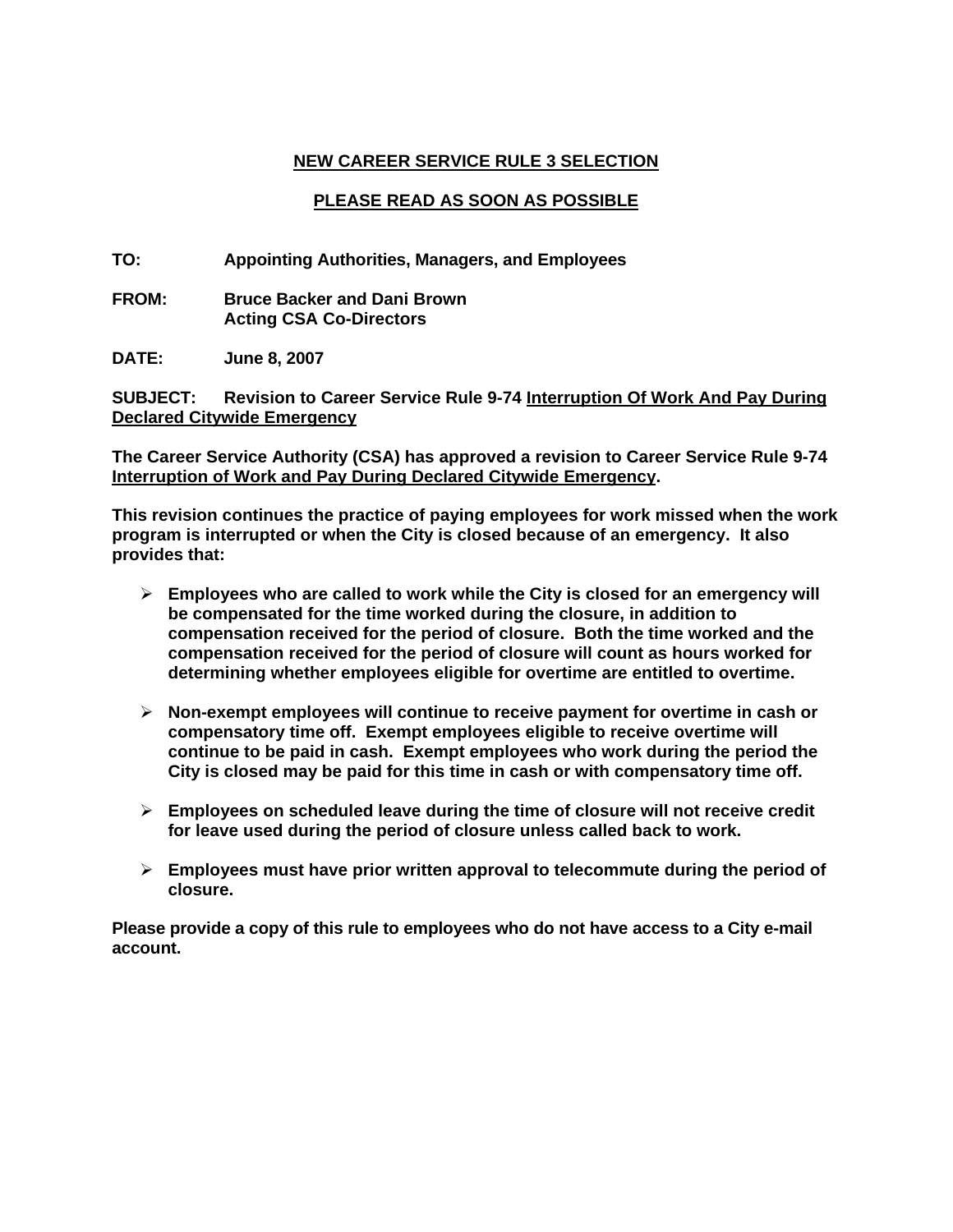## **MEMORANDUM**

#### **REVISION 20, SERIES C**

**TO:** Holders of CSA Rule Books

**FROM:** Career Service Board

**DATE:** June 8, 2007

**SUBJECT:** Revision of Career Service Rule 9-74 Interruption of Work and Pay During Declared Citywide Emergency

The Career Service Board has revised Career Service Rule 9-74 Interruption of Work and Pay During Declared Citywide Emergency. The effective date of this revision is June 8, 2007.

|         | <b>Page Number</b> | <b>Issuance Dates</b> |
|---------|--------------------|-----------------------|
| Remove  | $9 - 13$           | April 1, 2006         |
| Replace | 9-13, 9-13.1       | June 8, 2007          |

# **PLEASE INSERT IN YOUR RULE BOOK AS SOON AS POSSIBLE. THANK YOU.**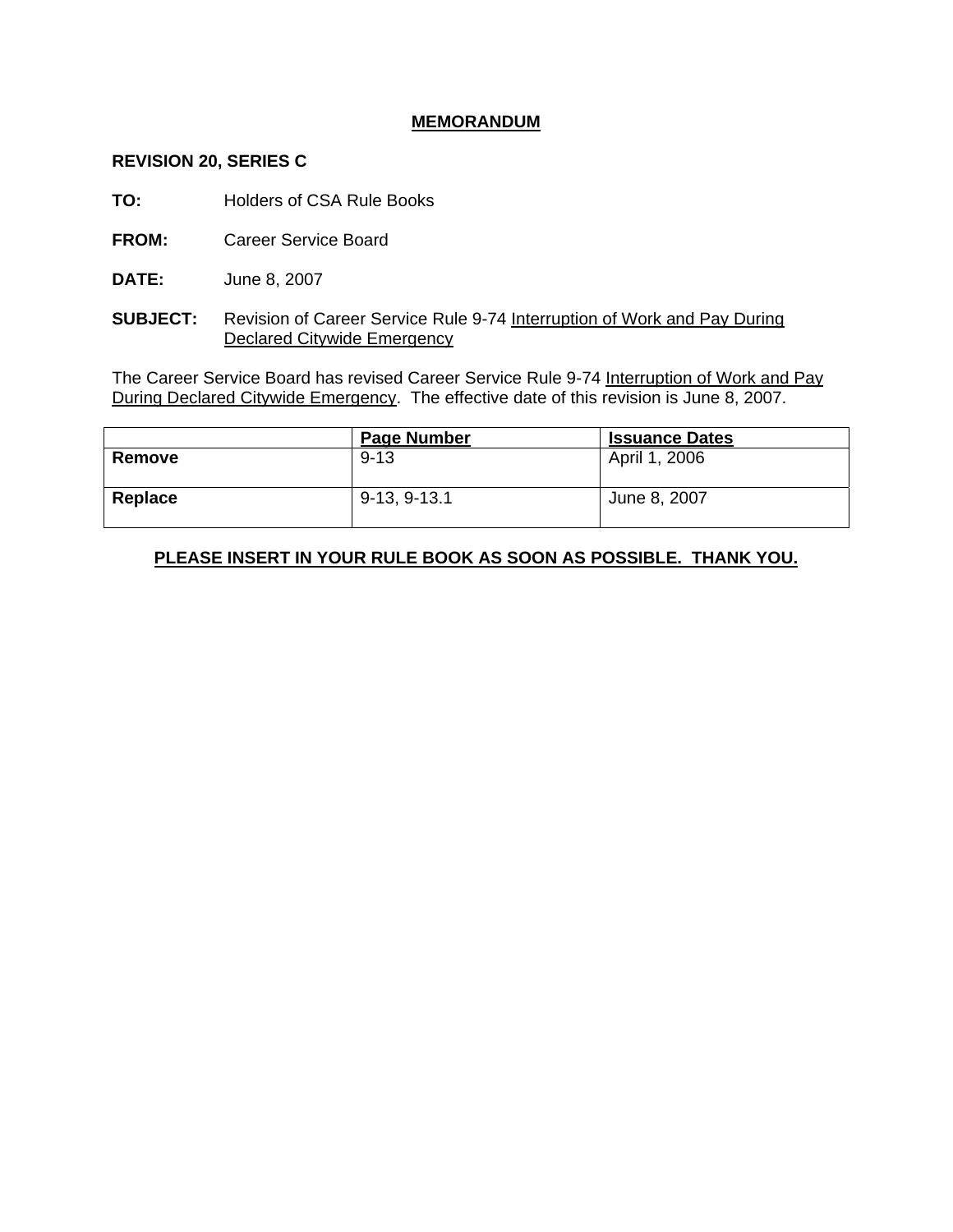## 9-72 Meal Periods

Meal periods may be established for one (1) hour or one-half (1/2) hour. In certain cases, because of the character of the work, it may be necessary for an employee to be required to eat a meal while working. If the meal period is spent predominantly for the benefit of the City, the employee shall be paid for the entire meal period.

## 9-73 Posting of Changes In Work Schedules

- A. If work schedules are changed, such schedules shall be posted sufficiently in advance of rotation so that the affected employees are fully informed. However, appointing authorities may require an employee to arrive early or stay beyond his or her regular work schedule or return to work to provide essential City services without such notice. The determination of an essential City service shall be at the discretion of the appointing authority.
- B. Employees are permitted to request a temporary change in daily work schedules in order to accommodate personal needs. Appointing authorities have the discretion to grant this request based on the business needs of the department or agency.

#### 9-74 Interruption of Work and Pay During City-wide Emergency (Effective June 8, 2007; Rules Revision Memo 20C)

A. An employee who is excused from work for the day or any part of the day when the work program is interrupted (e.g., because of weather) shall be considered to have worked the number of hours included in his or her regular daily schedule. An on-call employee who is called to work and not assigned because of an interruption or change in the work program shall be considered to have worked two (2) hours on that day.

### B. Work Interruptions during a Citywide Emergency Declared by the Mayor

In addition to pay for the interrupted work hours, employees who work during the hours of a City-wide emergency declared by the Mayor are eligible for compensation for working during hours attributed to the emergency condition as follows:

1. Non-exempt employees shall also receive pay for the actual time they work during the City-wide emergency. For purposes of determining if an employee is entitled to overtime, the work hours interrupted by the Citywide emergency shall be counted as time worked in addition to time actually worked and other amounts, such as paid holidays, periods of paid leave, or any discharge of compensatory time, as provided by the overtime provisions of this rule.